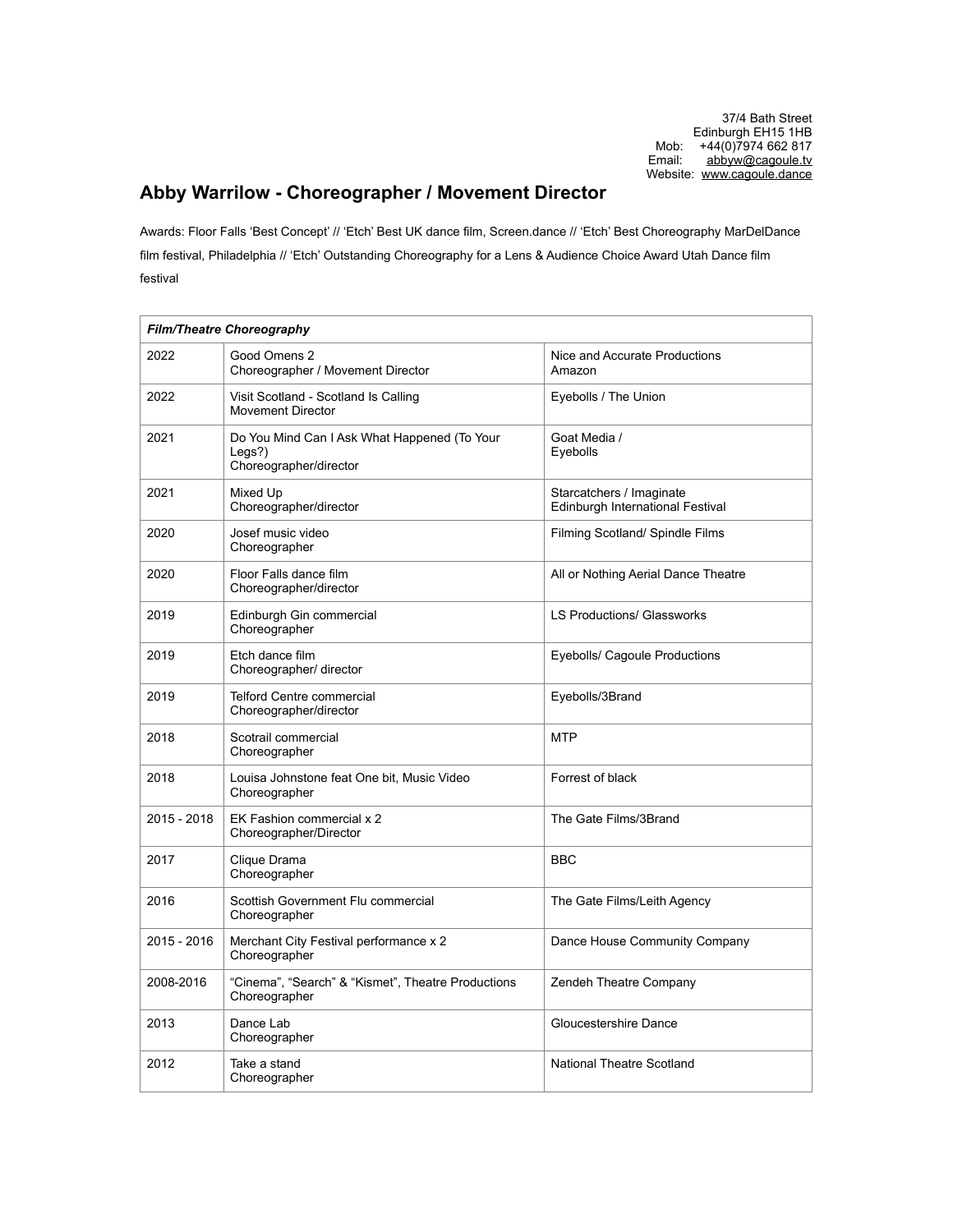| 2012 | The Magic Numbers Music video<br>Choreographer/Director                     | <b>Universal Records</b>                                                            |
|------|-----------------------------------------------------------------------------|-------------------------------------------------------------------------------------|
| 2012 | Zulu Winter Music video<br>Choreographer/Director                           | Pias Recordings UK                                                                  |
| 2011 | The Japanese Popstars Music video<br>Choreographer/Director                 | <b>EMI</b> recordings                                                               |
| 2011 | The Happy Lands Feature film<br>Choreographer                               | Theatre Workshop BFI                                                                |
| 2011 | "Inhabitants" – dance theatre production<br>Choreographer/Director          | <b>Cagoule Productions</b><br>Mapping festival (Geneva) Cryptic Nights<br>(Glasgow) |
| 2010 | People Postcode Lottery Commercial<br>Choreographer                         | STV, SMG Productions                                                                |
| 2009 | The Wicker Tree Feature Film<br>Choreographer                               | Tressock Films Ltd.                                                                 |
| 2009 | Proclaimers Music Video<br>Choreographer                                    | <b>Universal Music</b>                                                              |
| 2009 | 1990s Music video<br>Choreographer/Director                                 | Roughtrade Records                                                                  |
| 2008 | The Long Blondes Music Video<br>Choreographer/Director                      | Roughtrade Records                                                                  |
| 2008 | Harbour Dance Showcase<br>Choreographer                                     | Harbour Dance Vancouver                                                             |
| 2008 | RBS 'Inside Out' Commercial<br>Choreographer/Director                       | Royal Bank of Scotland                                                              |
| 2008 | Master Class<br>Choreographer                                               | Matthew Bourne Dance Company                                                        |
| 2007 | 1990s "You made me like it" Music Video<br>Choreographer/Director           | Roughtrade Records                                                                  |
| 2007 | "Oh what a lovely war" - Theatre Production<br>Choreographer                | Theatre Workshop                                                                    |
| 2006 | "Machine Breakers" - theatre workshop<br>Loughborough                       | Scottish Opera                                                                      |
| 2005 | "Heartless" Feature Film<br>Director: Nick Laughland<br>Choreographer       | <b>Ecosse TV Productions</b><br><b>ITV</b>                                          |
| 2005 | Sony MP3 Commercial<br>Choreographer/Director                               | Cagoule Productions                                                                 |
| 2005 | "The Last Fish in the Net"<br>Choreographer                                 | Theatre Workshop                                                                    |
| 2004 | Robert Wiseman Dairies Commercial<br>Choreographer<br>Director - Alex Paton | <b>Arc Facilities</b><br>Merle                                                      |
| 2004 | <b>Camberwell Gymnastics Event</b><br>Choreographer                         | <b>Gymnastics Association</b>                                                       |

| <b>Dance Film Courses</b> |                                                 |                        |
|---------------------------|-------------------------------------------------|------------------------|
| 2013                      | Music Video Choreography Master Class/ Workshop | Dance City, Newcastle  |
| 2012                      | Lead up to Commonwealth Games Film Project      | <b>Falkirk Council</b> |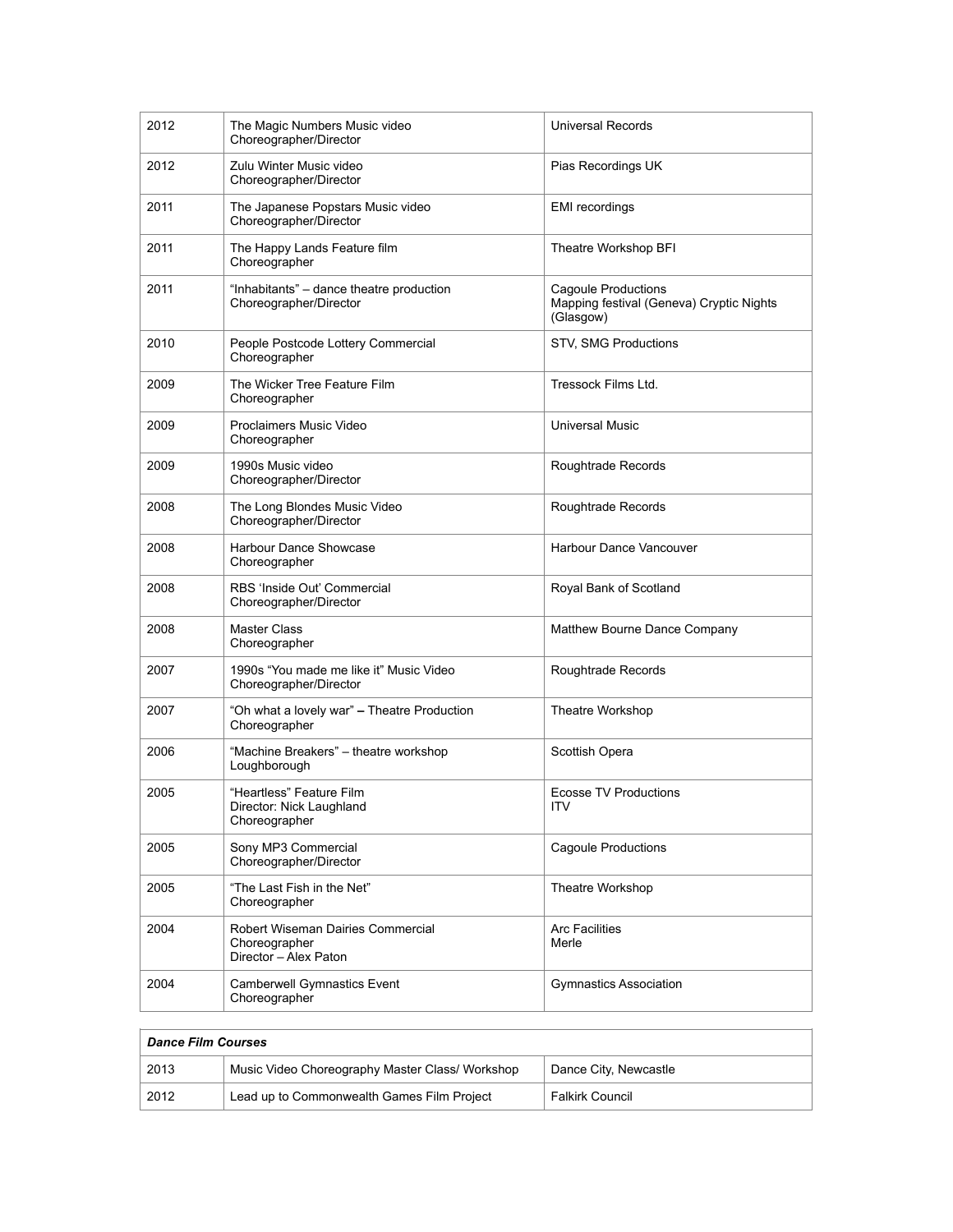| 2010                                 | Dancebase outreach project                                 | DanceBase Edinburgh                                                                          |
|--------------------------------------|------------------------------------------------------------|----------------------------------------------------------------------------------------------|
| 2009                                 | BBC Filming a band workshop<br>Choreographer/Director      | <b>BBC Blast BBC</b>                                                                         |
| 2009                                 | Postcards of Berlin<br>Choreographer/Director              | <b>Berlin Mobile Dance</b>                                                                   |
| 2009                                 | DanceBase/Pilton Video<br>Director/Guest Lecturer          | DanceBase/Pilton Video, Edinburgh                                                            |
| 2009                                 | Dance Film Course Telford College<br><b>Guest Lecturer</b> | Telford College, Edinburgh                                                                   |
| 2009                                 | Dance for Camera Course<br>Film maker/lecturer             | <b>CCA/Dance House</b>                                                                       |
| 2008                                 | <b>Active Schools Film Course</b><br>Director Lecturer     | Edinburgh Council                                                                            |
| 2007                                 | Glasgow Film Course<br>Course Leader                       | <b>Renfrew Education Authority</b>                                                           |
| <b>Dance Films</b>                   |                                                            |                                                                                              |
| 2013                                 | "Chromatics"<br>Choreographer/Director                     | Dance House/Cagoule                                                                          |
| 2011                                 | <b>Inhabitants</b><br>Choreographer/Director               | <b>Cagoule Productions</b>                                                                   |
| 2009                                 | Lichen<br>Choreographer/Director                           | DanceBase/Cagoule                                                                            |
| 2008                                 | 9 below<br>Choreographer/Director                          | Lightening Strike Productions, Toronto                                                       |
| 2006                                 | GASP short film<br>Choreographer/Directorv                 | Scottish Arts Council<br>Screened: EFF, In Motion Festival,<br>DanceBase, Channel 4, 4 Dance |
| <b>Current and previous teaching</b> |                                                            |                                                                                              |
| 2019-2020                            | Balanced                                                   | Pilates and Barre Instructor                                                                 |
| 2000 - 2019                          | DanceBase Edinburgh                                        | Contemporary Instructor/Pilates                                                              |
| 2013 - 2019                          | Dance House                                                | Contemporary Instructor/ Choreographer                                                       |
| 2012 - 2019                          | Bea Alexander                                              | <b>Pilates Instructor</b>                                                                    |
| 2016                                 | Fitness Scotland (day of dance) 0ver 65s                   | Choreography/ Dance Instructor                                                               |
| 2012 - 2016                          | <b>Pilates People</b>                                      | Pilates Instructor                                                                           |
| 2011 - 2015                          | Royal Conservatoire                                        | Dance/ Pilates Instructor                                                                    |
| 2010-2011                            | Motherwell College                                         | Merce Cunningham Technique and film<br>practice                                              |
| 2009                                 | <b>Falkirk Council</b>                                     | Dance Instructor/ dance film course                                                          |
| 2008                                 | Greens Health Club, Edinburgh                              | Pilates Instructor                                                                           |
| 2008                                 | Virgin Active Edinburgh                                    | Dance/ Pilates Instructor                                                                    |
| 2006                                 | Active Schools Programme Lothian Council                   | Dance Instructor                                                                             |
| 2008                                 | Harbour Dance, Vancouver                                   | Dance/ pilates instructor/ Choreographer                                                     |
| 2008                                 | Anna Wyman, Vancouver                                      | Dance/ Choreographer                                                                         |
| 2008                                 | CLS, Kitsilano, Vancouver                                  | Pilates                                                                                      |